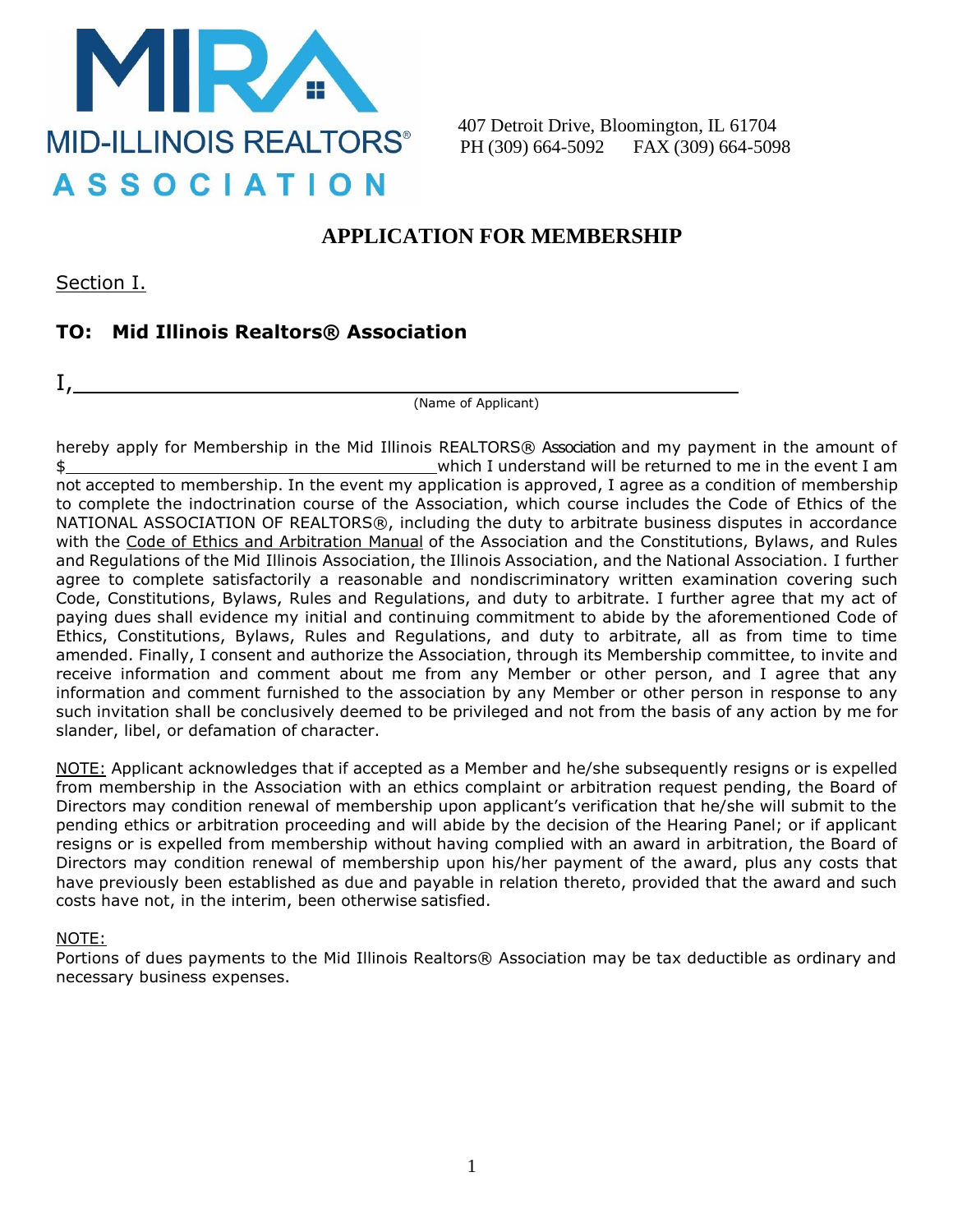| Name (as shown on your R.E. license)                                                                       |                        | (as you want it to appear on the roster)                                              |
|------------------------------------------------------------------------------------------------------------|------------------------|---------------------------------------------------------------------------------------|
|                                                                                                            |                        |                                                                                       |
|                                                                                                            |                        |                                                                                       |
|                                                                                                            |                        |                                                                                       |
|                                                                                                            |                        |                                                                                       |
|                                                                                                            |                        |                                                                                       |
|                                                                                                            |                        |                                                                                       |
|                                                                                                            |                        |                                                                                       |
| DOB:______________                                                                                         | $EXT$ # or DIRECT LINE |                                                                                       |
| E-mail addresses: (PERSONAL)                                                                               |                        |                                                                                       |
|                                                                                                            |                        |                                                                                       |
| Check one:                                                                                                 | (BUSINESS)             |                                                                                       |
| Designated Realtor (Real Estate and Appraisal Firms)<br>_______Broker-Associate<br>______________Appraiser |                        |                                                                                       |
| How many Additional Affiliates?<br><u>______________</u> _List their Names Below:                          |                        |                                                                                       |
|                                                                                                            |                        |                                                                                       |
| <b>Section II.</b>                                                                                         |                        |                                                                                       |
|                                                                                                            |                        | <b>Designated Realtors (Brokers), Realtors, Licensed Assistants &amp; Appraisers:</b> |
| License $\#$ <sub>-------</sub> --<br>(No dashes or extra Zeros)                                           |                        | NRDS $\#$ _ _ _ _ _ _ _ _ _ _ _<br>(No dashes or extra Zeros)                         |
|                                                                                                            |                        |                                                                                       |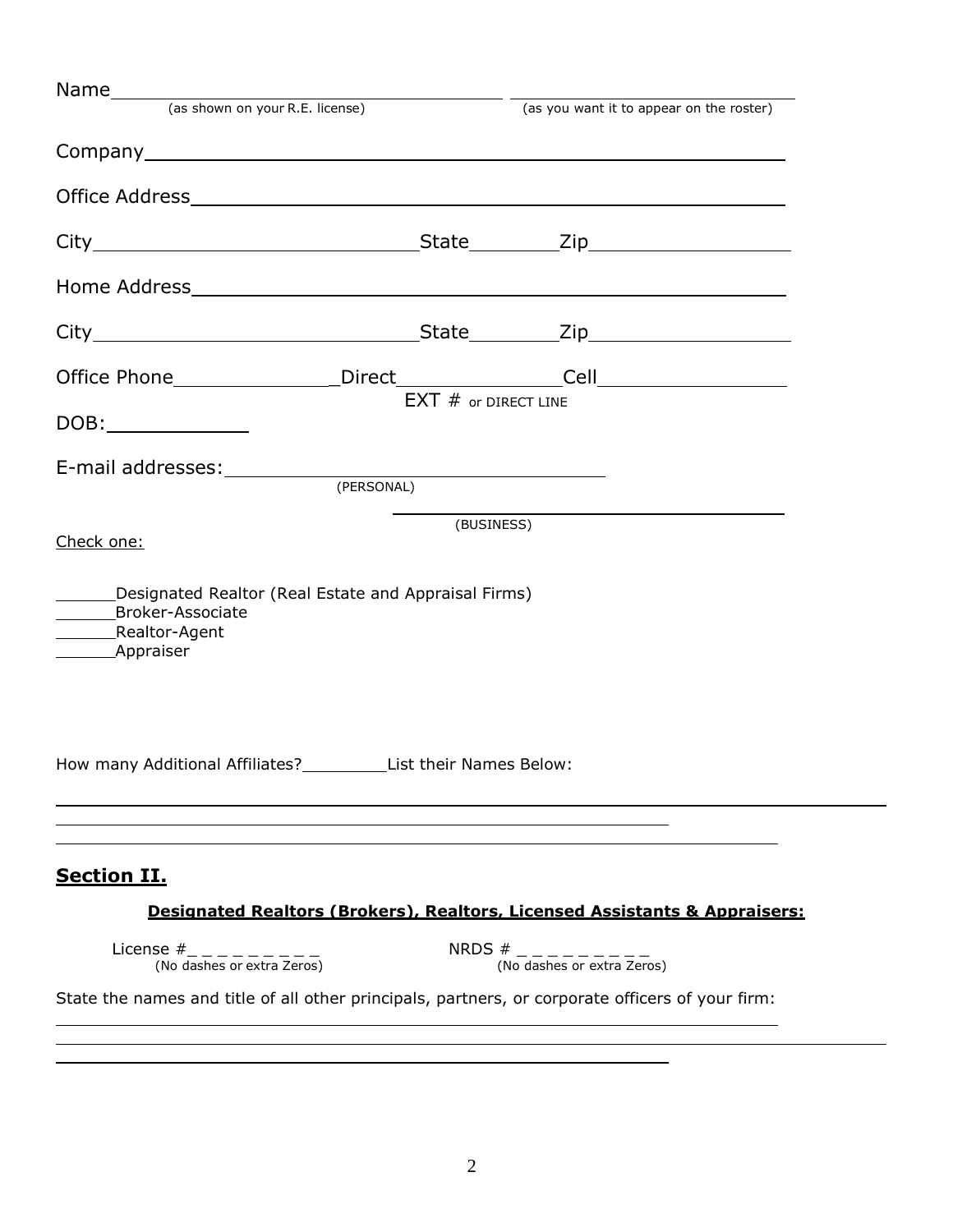Is the office address, as stated in Section I, your principal place of business? Yes No

List the name and address of all branch offices or other real estate firms in which you are a principal, partner, or corporate officer within the jurisdiction of the Association.

| Date licensed in the state of Illinois: (DATE)                                                       |                               |  |                                                                   |  |  |  |
|------------------------------------------------------------------------------------------------------|-------------------------------|--|-------------------------------------------------------------------|--|--|--|
| Do you hold, or have you ever held, a real estate license in any other state? If so,                 |                               |  |                                                                   |  |  |  |
| Has your real estate license, in this or any other state, been suspended or revoked? Please          |                               |  |                                                                   |  |  |  |
|                                                                                                      | (Place, date, & circumstance) |  |                                                                   |  |  |  |
| Are you a member of any other real estate board/association (whether affiliated with NAR)? _________ |                               |  |                                                                   |  |  |  |
|                                                                                                      |                               |  |                                                                   |  |  |  |
| Have you participated in a Multiple Listing Service previously?__________________                    |                               |  |                                                                   |  |  |  |
| Check if:<br>Corporation                                                                             |                               |  |                                                                   |  |  |  |
| <b>DBA</b>                                                                                           |                               |  |                                                                   |  |  |  |
| Partnership<br>Sole Proprietor                                                                       |                               |  |                                                                   |  |  |  |
| Position with Firm:<br>Corporate Officer                                                             |                               |  |                                                                   |  |  |  |
| Employee                                                                                             |                               |  |                                                                   |  |  |  |
| <b>Independent Contractor</b><br>Office Manager                                                      |                               |  |                                                                   |  |  |  |
| Partner                                                                                              |                               |  |                                                                   |  |  |  |
| Principal                                                                                            |                               |  |                                                                   |  |  |  |
| In what phase of real estate do you specialize?                                                      |                               |  |                                                                   |  |  |  |
| Appraisal<br>Auctioneering                                                                           |                               |  |                                                                   |  |  |  |
| Commercial                                                                                           |                               |  |                                                                   |  |  |  |
| Home Inspection                                                                                      |                               |  |                                                                   |  |  |  |
| Multi-family<br><b>New Construction</b>                                                              |                               |  |                                                                   |  |  |  |
| Property Management                                                                                  |                               |  |                                                                   |  |  |  |
| Residential                                                                                          |                               |  |                                                                   |  |  |  |
| What special talents, education, or past work experience outside of real estate might you have that  |                               |  | could be utilized within the association for task force purposes? |  |  |  |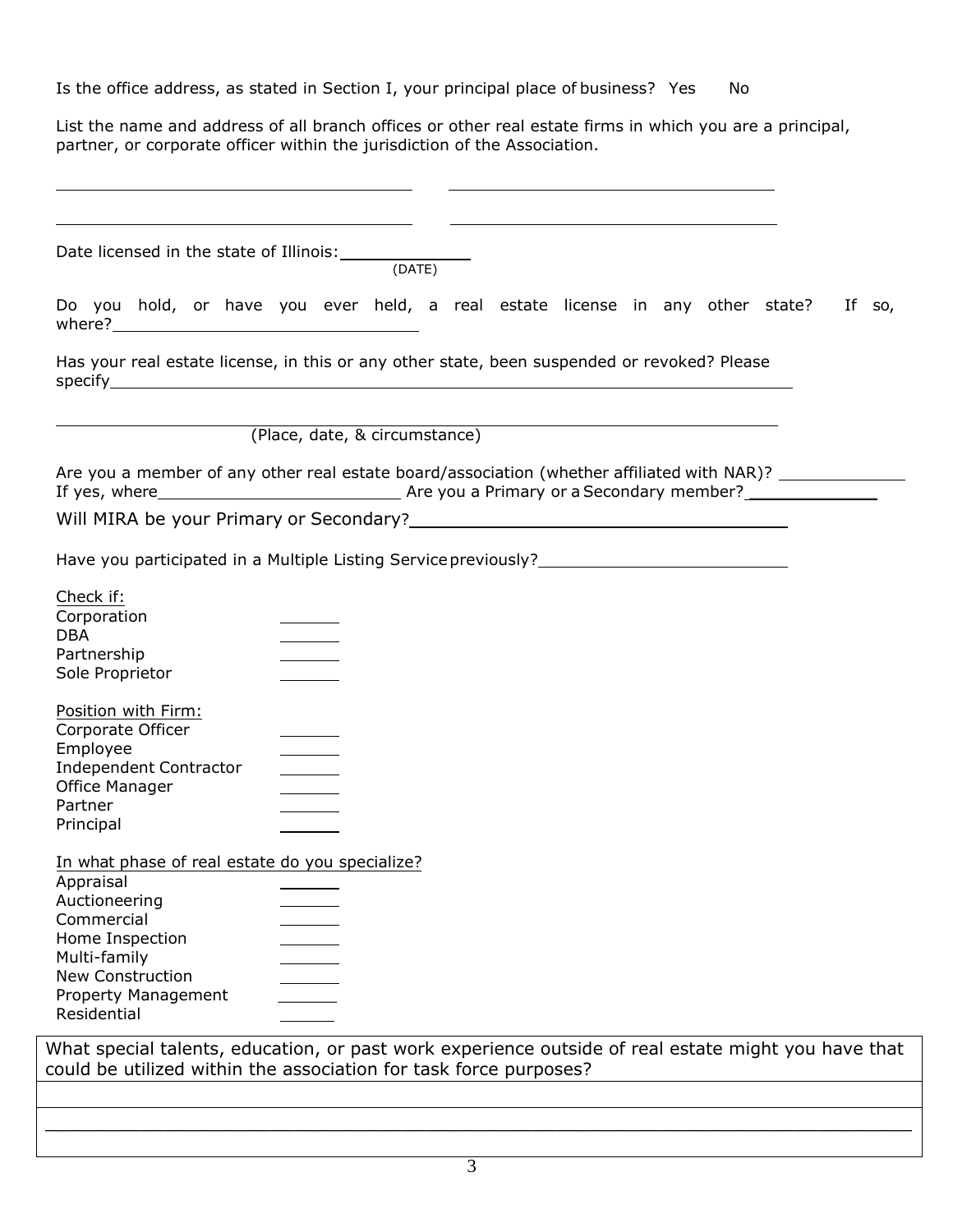IL LICENSE  $#$ : The pocket size should always be carried with you. The original should go to your Broker office.

NRDS #: Comes from The National Association of Realtors in card form.

COMMUNICATIONS: There are many avenues that we may try to contact you, if need be. Some of those forms of communications may include:

E-mail (address) Phone (cell) Facebook Closed Group Mobile Text Alerts

I am required to participate in the next scheduled New Member Orientation including the Code of Ethics.

I hereby certify that the foregoing information furnished by me is true and correct, and I agree that failure to provide complete and accurate information as requested, or any misstatement of fact, may be grounds for revocation of my membership, if granted.

I agree that, if accepted for Membership in the Association, I shall pay the fees and dues as from time to time established.

I agree to allow MIRA to use all forms of communications listed above to contact me.

Date Signature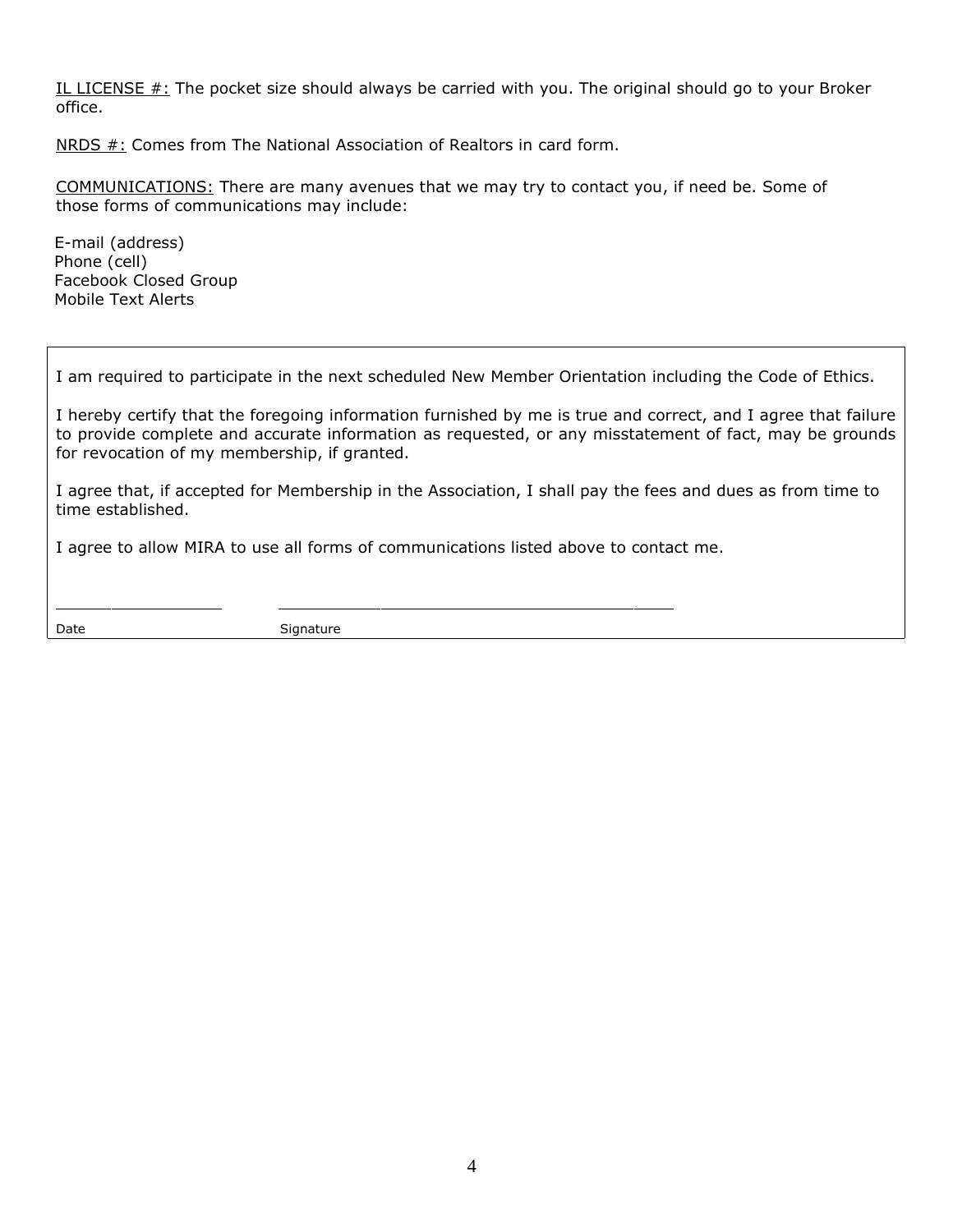#### **MID ILLINOIS REALTORS® ASSOCIATION MLS USER AGREEMENT**

**[This agreement, endorsed by the Participant (Designated Realtor), allows MLS access by a Licensee who is affiliated with the Participant and has filed an Application for Membership in the Mid Illinois REALTORS® Association but has not yet completed the New Member Orientation.]**

NAME: OFFICE NAME & ADDRESS:

Cell Phone: Email Address:

I agree as a condition of using MLS services to abide by all relevant Bylaws, Rules and other obligations of use including payment of fees to the Participant. I further agree to be bound by the Code of Ethics on the same terms and conditions as Association members including the obligation to submit to ethics hearings and the duty to arbitrate contractual disputes with other REALTORS® in accordance with the established procedures of the Association. I further agree to attend the next New Member Orientation available.

#### **I understand that if I fail to complete the New Member Orientation in one of the next two Orientation sessions provided by the Association, my MLS services will be suspended until Orientation has been completed.**

I also understand that if I am found in violation of the Code of Ethics, my MLS privileges may be terminated and that I may be assessed an administrative processing fee which may be in addition to any discipline, including fines, that may be imposed.

Signature of **NEW** MLS User:

Date: when the contract of the contract of the contract of the contract of the contract of the contract of the contract of the contract of the contract of the contract of the contract of the contract of the contract of the

As the Participant with whom the above User is affiliated, I endorse this application and specifically accept responsibility for instructing User in the proper use of the MLS System and appropriate conduct of business in accordance with MLS rules and regulations. Such instruction will include (1) security of information; (2) proper use of the MLS computer and lock box systems; (3) relationships with other MLS Participants and Users; and (4) proper completion and timely submission of MLS forms to the Association.

**Managing Broker** Signature of MLS Participant:

(Designated REALTOR®)

Date: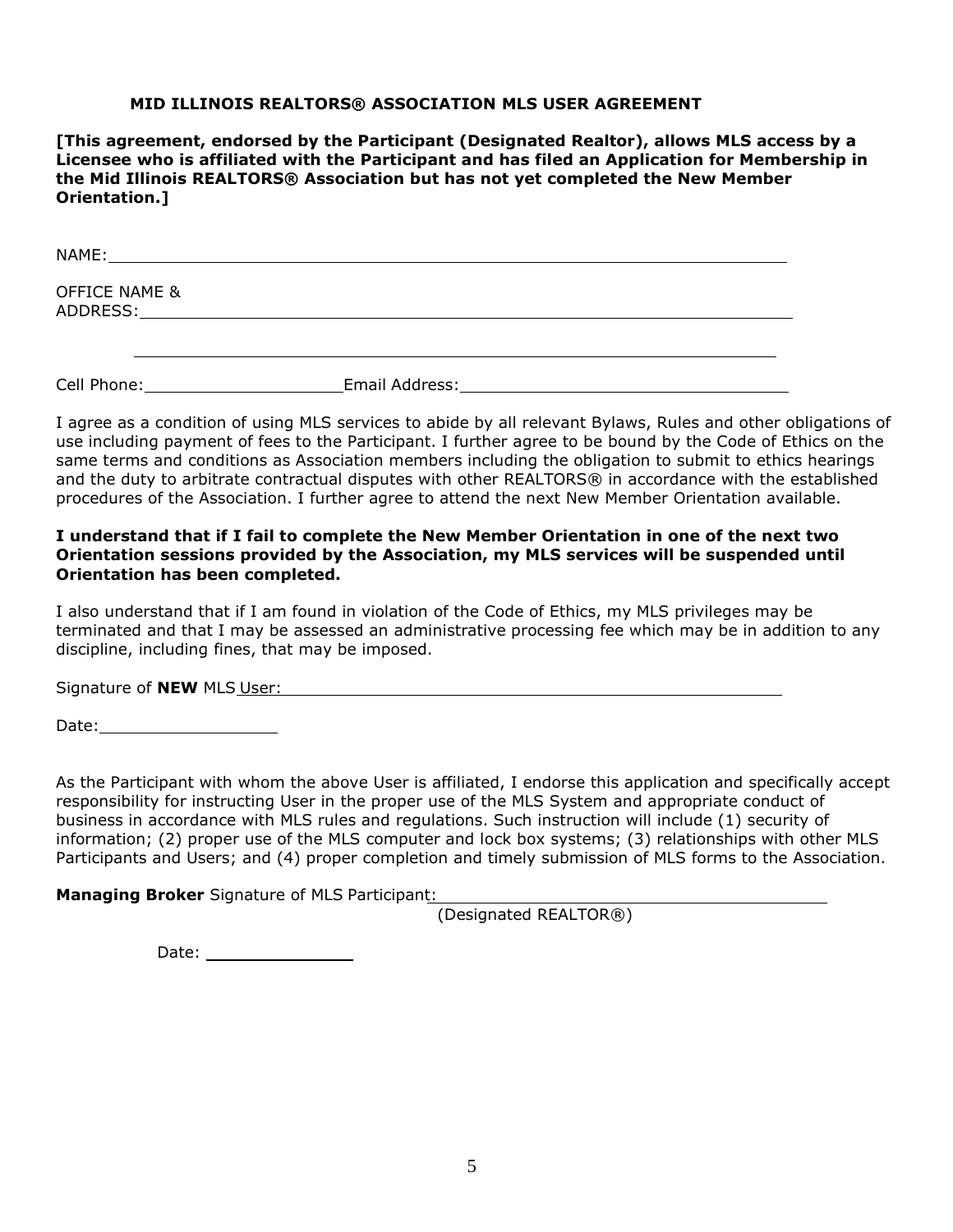## **MLS Policy Confidentiality of Secret Password**

By signing this document, I agree that I have been made aware of the policy adopted by the MLS Committee and Board of Directors regarding my Password that accesses the Association's MLS System.

Section 11.1 All right, title, and interest in each copy of every Multiple Listing Compilation created and copyrighted by the Mid Illinois REALTORS® Association and in the copyrights therein, shall at all times remain vested in the Mid Illinois REALTORS® Association.

(a.) **A fine of \$1,000** for the first offense and **\$2,000 for the second** offense and all subsequent offenses will be imposed on any authorized sales agent and/or MLS Participant who is found guilty by the MLS Committee of having disseminated his/her Password.(10/18/2012)

Agent Name

Date

**[**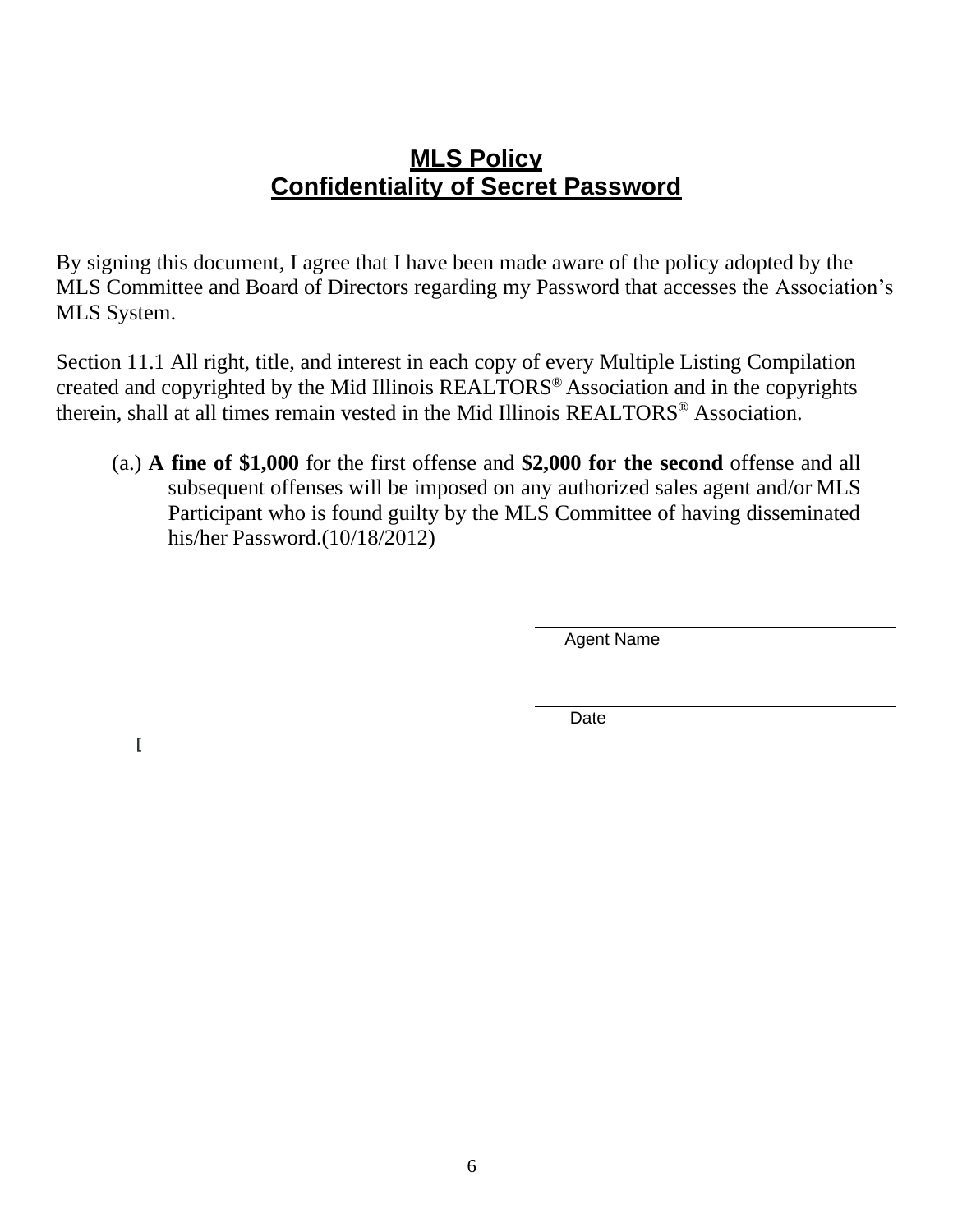IF YOU NEED A COPY OF THIS SUB-LEASE/LICENSE FOR YOUR RECORDS, PLEASE MAKE A COPY. ALL ATTACHMENTS ARE PART OF THIS SUB-LEASE/LICENSE. READ THEM BEFORE SIGNING.

#### **Sub-Lease/License Agreement**

This Sub-Lease/License Agreement ("Agreement") is entered into by and between the Organization and Keyholder shown on page 4 of this Agreement on the date set forth therein.

Keyholder and Organization agree as follows:

#### **1. LICENSE AND LEASE**

a. **eKEY Professional or Basic Software**. If selected, Organization grants to Keyholder, a limited non-exclusive, nontransferable, revocable sub-license for the Term to use the eKEY Professional or Basic Software (the "eKEY"). The eKEY enables Keyholder to obtain a current update code; open and perform other iBox functions; and upload property showing data. The eKEY is used with certain electronic devices ("Devices") approved by Supra. Supra may approve additional Devices during the term of the Agreement but does not provide any warranty of the performance of such Devices.

b. **iBox BT LE**. If applicable, Organization leases to Keyholder for the Term, and Keyholder agrees to lease, iBox BT LE units ("iBoxes"). In addition, Organization grants to Keyholder (i) a limited non-exclusive, non-transferable, revocable sub-license to use the Network, which is necessary for the use and operation of the iBoxes for the Term and (ii) a limited, non-exclusive, nontransferable, revocable sub-license to use the software Organization licenses from Supra for the Term.

c. **Network**. Organization grants to Keyholder (i) a limited non-exclusive, non-transferable, revocable sub-license to use the network (the "Network"), the use of which Organization licenses from Carrier Fire & Security Americas Corporation ("Supra"), which is necessary for the use and operation of the ActiveKEY or eKEY (collectively, "Key") for the Term shown on page 4 of this Agreement and (ii) a limited, non-exclusive, nontransferable, revocable sub-license to use the software Organization licenses from Supra (the "Software") for the Term.

#### **2. SERVICE**

a. The Software, the equipment incorporated in the iBoxes (if applicable) ("Equipment"); Network; and KIM Database are collectively, "Service."

b. Keyholder understands that, in order to make the Service available to Keyholder, Organization and Supra entered into a Master Agreement that provides the terms under which Supra will provide the Service to Organization. **Keyholder understands that, if the Master Agreement is terminated for any reason during the Term of this Agreement, the Service will no longer be available to Keyholder and this Agreement will terminate in accordance with Section 12 below. Keyholder agrees that, under the terms of the Master Agreement, Organization may elect a different Service or choose to upgrade the Service at any time during the Term of this Agreement, which may result in an increase of the System Fee and/or the termination of this Agreement.** Except as the rights and obligations of Keyholder and Organization under this Agreement may be affected as described in the two preceding sentences, the rights and obligations between Keyholder and Organization with respect to the Service are governed solely by the terms and conditions of this Agreement. Keyholder understands that failure of Organization to perform its obligations under the Master Agreement may detrimentally affect Keyholder's use of the Service.

c. In the Master Agreement, Supra has reserved the right to discontinue any item of Equipment used in connection with the Service upon the provision of one (1) year prior written notice to Organization. If Supra discontinues any item of Equipment, the Equipment leased and licensed hereunder shall continue to be completely compatible with and shall function with the Service. If the Equipment leased is lost, destroyed or damaged, Organization may replace that Equipment with refurbished Equipment ("Replacement"), which shall be completely compatible with and shall function with the Service, and shall offer the same level of functionality as the Equipment currently offered.

Keyholder agrees to comply with the Rules and Regulations relating to the use of the Service which are set forth in the User Guide and the Rules and Regulations of Organization and/or its MLS system. By executing this Agreement, Keyholder agrees to maintain the security of the personal identification number of each piece of Equipment to prevent the use of the Equipment by unauthorized persons. Keyholder further agrees that neither the Service, nor any other Supra product used in connection with the Service (including the Equipment), is a security system. The Service is a marketing convenience key-control system, and as such, any loss of Equipment or disclosure of personal identification numbers compromises the integrity of the Service, and Keyholder agrees to use her or his best efforts to ensure the confidentiality and integrity of all components of the Service.

**TERM** This Agreement shall commence on the date set forth in the signature block and have a term ("Term") through the date shown on page 4, unless terminated earlier or extended pursuant to the provisions of this Agreement.

#### **4. PAYMENTS**

a. **DURING THE TERM OF THIS AGREEMENT, KEYHOLDER SHALL PAY TO ORGANIZATION A FEE FOR THE RIGHT TO USE THE SERVICE PLUS APPLICABLE TAX (THE "SYSTEM FEE"). SUCH SYSTEM FEE SHALL BE DETERMINED BY ORGANIZATION. KEYHOLDER SHALL BE ENTITLED TO TERMINATE THIS AGREEMENT IN ACCORDANCE WITH THE PROVISIONS CONTAINED IN SECTION 12.**

b. Keyholder shall pay the System Fee determined by the Organization upon entering this Agreement and shall pay the System Fee for all subsequent years as directed by the Organization.

c. Organization reserves the right to: (i) increase the System Fee annually, (ii) charge a key activation fee, (iii) charge a late fee for any System Fee that is not paid as directed by the Organization, and (iv) charge a fee for any payment that is returned unpaid or for insufficient funds or credit.

d. EXCEPT AS OTHERWISE PROVIDED HEREIN, KEYHOLDER'S OBLIGATION TO MAKE PAYMENTS TO OR AT THE DIRECTION OF ORGANIZATION SHALL BE ABSOLUTE, UNCONDITIONAL, NONCANCELABLE AND INDEPENDENT AND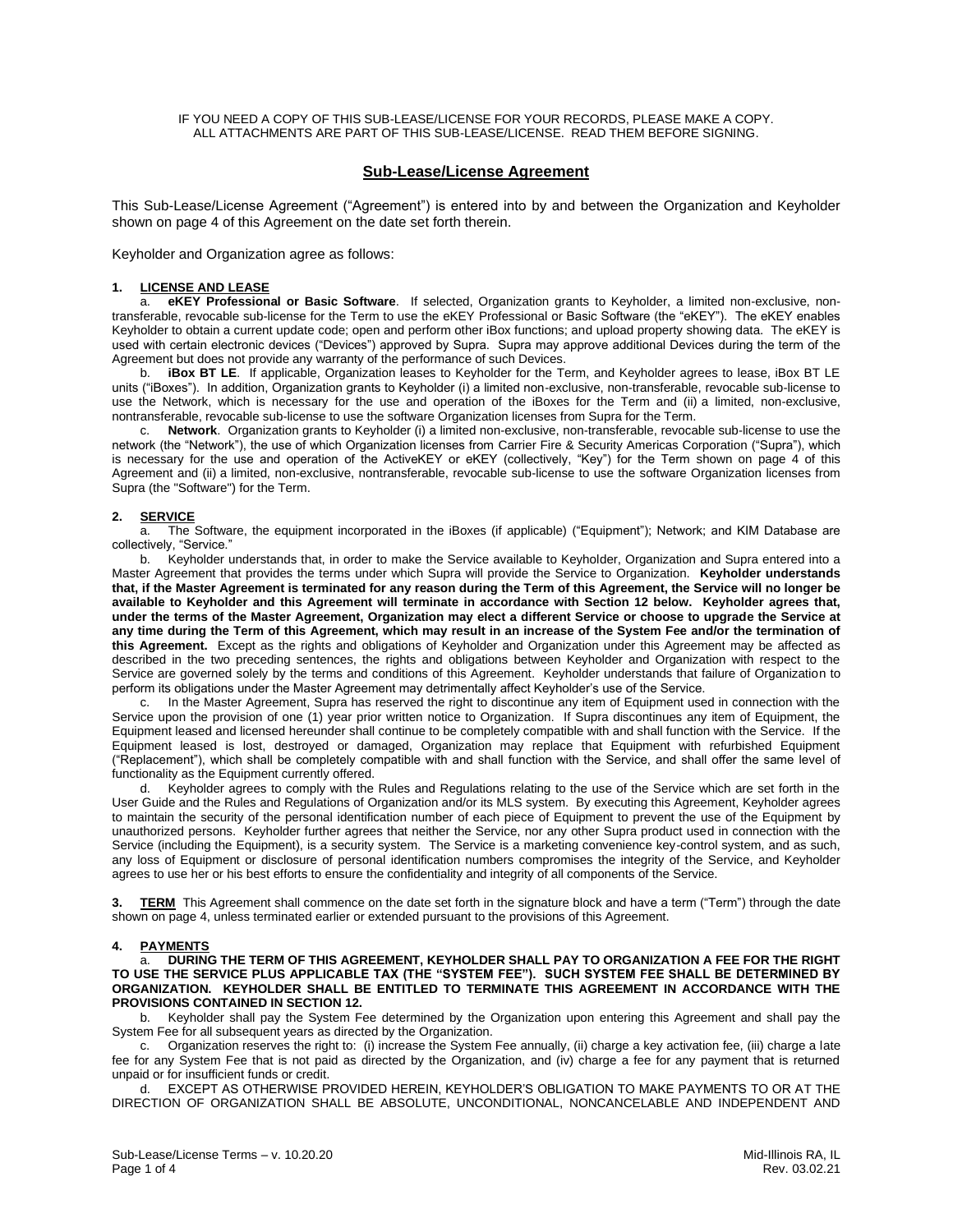SHALL NOT BE SUBJECT TO ANY SETOFF, CLAIM OR DEFENSE FOR ANY REASON, INCLUDING ANY CLAIMS KEYHOLDER MAY HAVE RELATING TO PERFORMANCE OR FOR LOSS OR DAMAGE OF OR TO THE SERVICE OR THE EQUIPMENT OR ANY REPLACEMENTS.

**5. TITLE AND USE** The Service, including all its components, and the Equipment (except iBoxes), are and shall at all times remain the property of Supra. All additions and upgrades to the Software shall become part of the Software and shall, without further act, become the property of Supra. The Software and all applicable rights in patents, copyrights, trade secrets, and trademarks, are and shall at all times remain the property of Supra.

#### **6. RISK OF LOSS; RETURN OF EQUIPMENT**

a. No loss, damage or destruction to the Equipment shall relieve Keyholder of any obligation under this Agreement, except to the extent any such loss, damage or destruction is directly caused by the negligence of Organization. Replacements may be refurbished Equipment.<br>b At the expirat

b. At the expiration of the Term, Keyholder, at Keyholder's expense and risk, shall immediately return or cause the return to Organization to such location as Organization shall specify, all Software and any components included within the Service that have been leased or licensed to Keyholder pursuant to this Agreement. The components used in connection with the Service shall be returned in good condition, repair and working order, ordinary wear and tear excepted.

#### **7. REPRESENTATIONS AND COVENANTS** Keyholder covenants and agrees:

a. If Keyholder misuses the Service or any component thereof, including without limitation, use of the Service in violation of the User Guide, and a third party brings an action against Organization and/or Supra relating to such misuse, Keyholder agrees to indemnify, defend and hold harmless Organization and/or Supra, and their respective directors, officers, agents, representatives, employees, successors and assigns, from and against any and all claims, demands, actions, losses, damages, injuries, obligations, liabilities and costs and expenses of every kind or nature (including reasonable attorneys' fees, whether incurred at the trial or appellate level, in an arbitration proceeding, in bankruptcy, including without limitation, any adversary proceeding, contested matter or motion or otherwise) incurred by Organization and/or Supra in such proceeding.

b. **That neither Organization nor Supra shall be liable for any compensatory, indirect, incidental, consequential, punitive, reliance or special damages, including, without limitation, damages for lost profits, advantage, savings or revenues of any kind or increased cost of operations, arising out of the use or inability to use the Service for any purpose whatsoever whether or not Keyholder has been advised of the possibility of such damages.**

c. That Keyholder will not (i) use or gain access to the source code for the Software; (ii) alter, reproduce, modify, adapt, translate, reverse engineer, de-compile, disassemble or prepare derivative works based upon the Software; or (iii) provide or otherwise make available the Software or any part or copies thereof to any third party.

d. To provide Organization and Supra with written notice of any legal proceeding or arbitration in which Keyholder is named as a defendant and that alleges defects in the Equipment within five (5) days after Keyholder receives written notice of such action. The obligations set forth in this Section shall survive termination of this Agreement.

#### **8. DEFAULT**

a. Each of the following events shall be an Event of Default by Keyholder under this Agreement: (i) Keyholder's failure to pay, for any reason, any amount required under this Agreement within fifteen (15) days after the date that such payment is due; or (ii) the commencement of either an involuntary or voluntary action under any bankruptcy, insolvency or other similar law of the United States of America or any state thereof or of any other country or jurisdiction with respect to Keyholder; provided, however, that the commencement of any involuntary case or proceeding will not be an Event of Default under this Agreement if such case or proceeding is dismissed within sixty (60) days after it was commenced.

b. An Event of Default by Organization under this Agreement will occur upon the termination for any reason of the Master Agreement.

#### **9. RIGHTS AND REMEDIES**

a. Upon the occurrence of an Event of Default by Keyholder, Organization may, at its sole option and without limitation or election as to other remedies available under this Agreement or at law or in equity, exercise one or more of the following remedies: (i) terminate this Agreement and demand the return of any Equipment and Software to Organization; (ii) terminate one or both of Keyholder's sub-licenses to use the Network and to use the Software; (iii) direct Supra to deactivate Keyholder's access to the Service or any component of the Service; (iv) bill the Keyholder for any outstanding amounts owed under this Agreement, including any applicable liquidated damages for the failure to return the Equipment; and/or (v) take any and all actions necessary to collect all amounts currently due and owing under this Agreement, including any and all costs and expenses of every kind or nature (including reasonable attorneys' fees, whether incurred at the trial or appellate level, in an arbitration proceeding, or in bankruptcy, including any adversary proceeding, contested matter or motion, or otherwise) incurred by Organization in connection with the exercise of its rights and remedies under this Agreement.

b. Upon the occurrence of an Event of Default by Organization or termination of this Agreement, all of Keyholder's obligations under this Agreement shall terminate, except that Keyholder shall be required to return the Equipment and Software to Organization and to pay Organization any outstanding amounts owed under this Agreement, including any damages for the failure to return the Equipment and Software.

c. If Organization deactivates the Service because of a default by Keyholder under this Agreement, but does not otherwise terminate this Agreement, Keyholder will be entitled to seek to have the Service reactivated. In order to so, Keyholder shall be required to cure any and all existing defaults, and to pay any and all outstanding amounts owed under this Agreement and the reasonable costs and attorneys' fees incurred by Organization in connection with collecting under this Agreement. After confirmation of the curing of such defaults and the receipt of payment of such amounts, Organization shall direct Supra to reactivate the Equipment within twenty-four (24) hours.

d. In the event that Organization institutes any action for the collection of amounts due and payable hereunder, Keyholder shall pay, in addition to the amounts due and payable under this Agreement, all reasonable costs and attorneys fees incurred by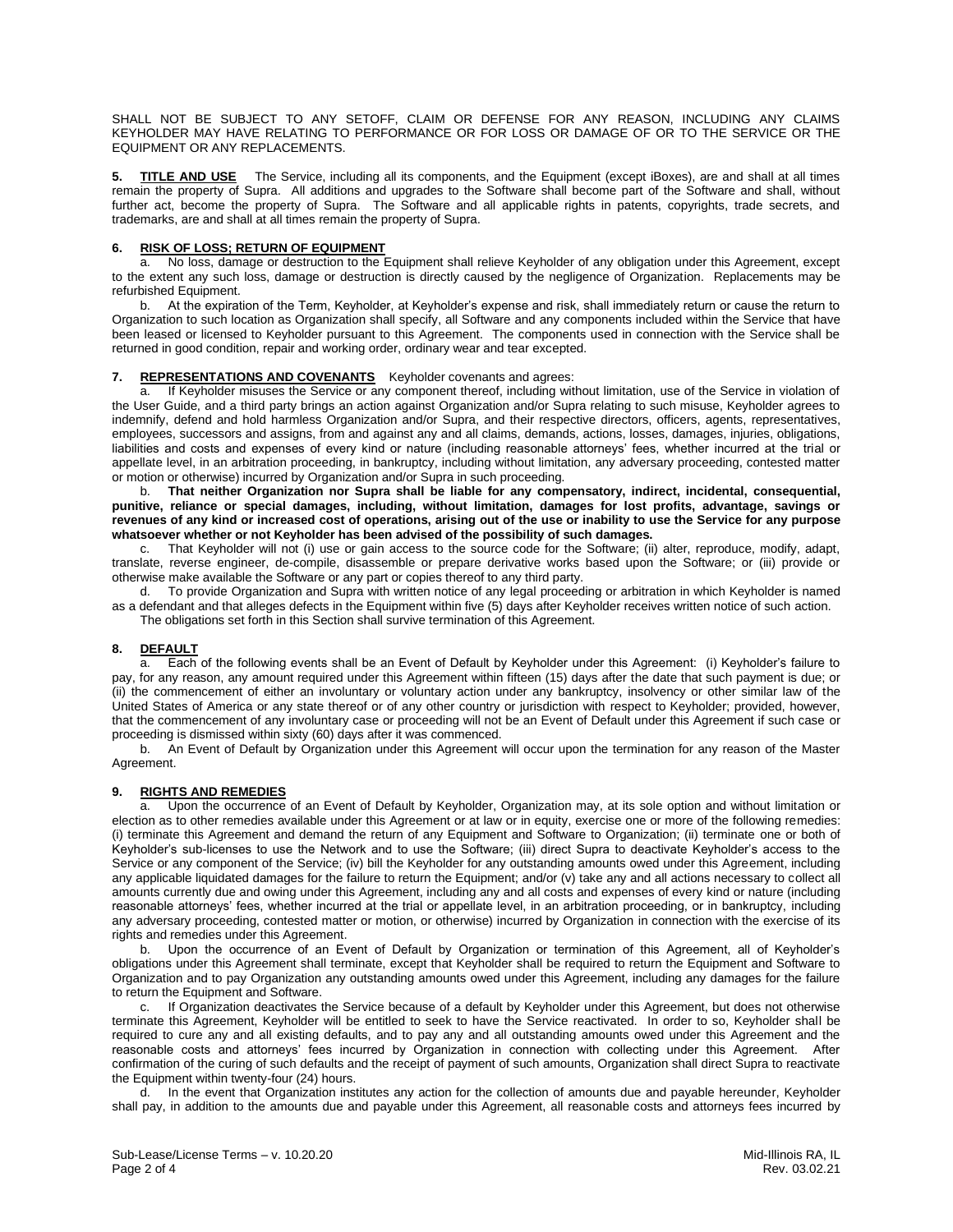Organization in connection with collecting under this Agreement. Keyholder expressly waives all rights to possession or use of the Service or the Equipment or any component thereof after the occurrence of an Event of Default, and waives all claims or losses caused by or related to any repossession or termination of use.

e. Organization's failure or delay in exercising any right or remedy under this Agreement shall not operate as a waiver thereof or of any subsequent breach or of such right or remedy. Organization's rights and remedies are cumulative, not exclusive, and no exercise of any remedy shall preclude the exercise of another remedy.

**10. ARBITRATION; LITIGATION** Any controversy or claim arising out of or relating to this Agreement shall be resolved by binding arbitration in accordance with the rules of the American Arbitration Association or such other rules as may be agreed to by the parties. The arbitration shall be conducted in a location mutually agreed to by the parties. If the parties fail to agree on the location of the arbitration within thirty (30) days after either party requests arbitration, the arbitration shall be conducted in the city where Organization is located; provided that either party shall be entitled to participate in such arbitration by video conference or teleconference. The substantially prevailing party in any arbitration under this Agreement shall be entitled to recover from the other as part of the arbitration award reasonable costs and attorney's fees. Any arbitration award may be enforced by a court of competent jurisdiction in accordance with applicable law. In the event that legal action to enforce the arbitration award is necessary, the substantially prevailing party shall be entitled to recover its reasonable costs and attorney's fees in such action or any appeals.

**11. NOTICES** All notices hereunder shall be sent by (i) hand-delivery, (ii) facsimile, (iii) certified mail, return receipt requested, postage prepaid, or (iv) overnight delivery service, to the party being notified at its address set forth in the signature block of this Agreement, or to such other address as a party shall subsequently specify to the other party in writing. Notices shall be deemed to have been delivered when received, if hand-delivered or sent by facsimile or certified mail, three (3) days after the day deposited in the mail; or one (1) day after the day deposited with an overnight delivery service.

#### **12. TERMINATION**

a. Keyholder may terminate this Agreement at any time by returning the Equipment and Software to Organization and paying Organization any amounts owing prior to such termination, including (i) any applicable damages for the failure to return the Equipment and Software as set forth in Section 6(a) hereof, and (ii) any System Fees owing prior to such termination which remain unpaid. Upon termination, System Fees that would have become owing after the date of termination of this Agreement are released and discharged by Organization.

b. Organization may terminate this Agreement upon termination of the Master Agreement for any reason, including without limitation, a default by Organization under the Master Agreement or an upgrade of the Service by Organization. Upon termination, Keyholder shall be obligated to satisfy the obligations in Section 12(a).

c. In the event that Keyholder fails to return all Equipment leased to Keyholder upon termination of this Agreement or at the expiration of the Term, Keyholder agrees to pay to Organization, as liquidated damages for such failure to return the Equipment, the amount set forth in Section 6(a).

d. In addition, Keyholder shall not be entitled to any refund of any unused portion of the System Fee for use of the Service previously paid.

**13. WARRANTY** The Equipment and Software are warranted by Supra against defects in workmanship and/or materials, to be fit for the intended purpose and to conform in all material respects to its written specifications for the term of the Agreement. Supra shall, without charge, repair or replace such defective or nonconforming component for the term of the Agreement. Keyholder must return any defective system component under warranty to Organization at Keyholder's sole cost and expense and Organization shall provide all repaired or replacement Equipment to Keyholder. This warranty does not extend to any damage caused by accident, abuse, neglect or misuse of system components. Keyholder agrees to cooperate with Organization and Supra by performing diagnostic tests provided to Keyholder when Keyholder initially seeks warranty service.

#### **14. GENERAL PROVISIONS**

a. This Agreement constitutes the entire agreement between Organization and Keyholder relating to the Agreement of Equipment and use of the Service.

b. Provided that Keyholder has returned to Organization all keys previously leased by Organization to Keyholder, all prior leases between Organization and Keyholder for such keys are terminated effective as of the parties' execution of this Agreement.

c. This Agreement may be executed in a number of counterparts, each of which will be deemed an original and when taken together shall constitute one agreement.

d. Any waiver or consent by any party to any breach by the other, whether express or implied, shall not constitute a consent to or waiver of any other or subsequent breach.

e. All agreements, representations and warranties contained in this Agreement shall survive the expiration or other termination of this Agreement.

f. If any provision of this Agreement is unenforceable, such unenforceability shall not affect the enforceability of the remaining provisions of this Agreement.

This Agreement shall be governed by the laws of the State in which Organization is located.

This Agreement shall be binding upon and inure to the benefit of Organization, and its successors and assigns, and Keyholder and its permitted successors and assigns.

[Continued on next page.]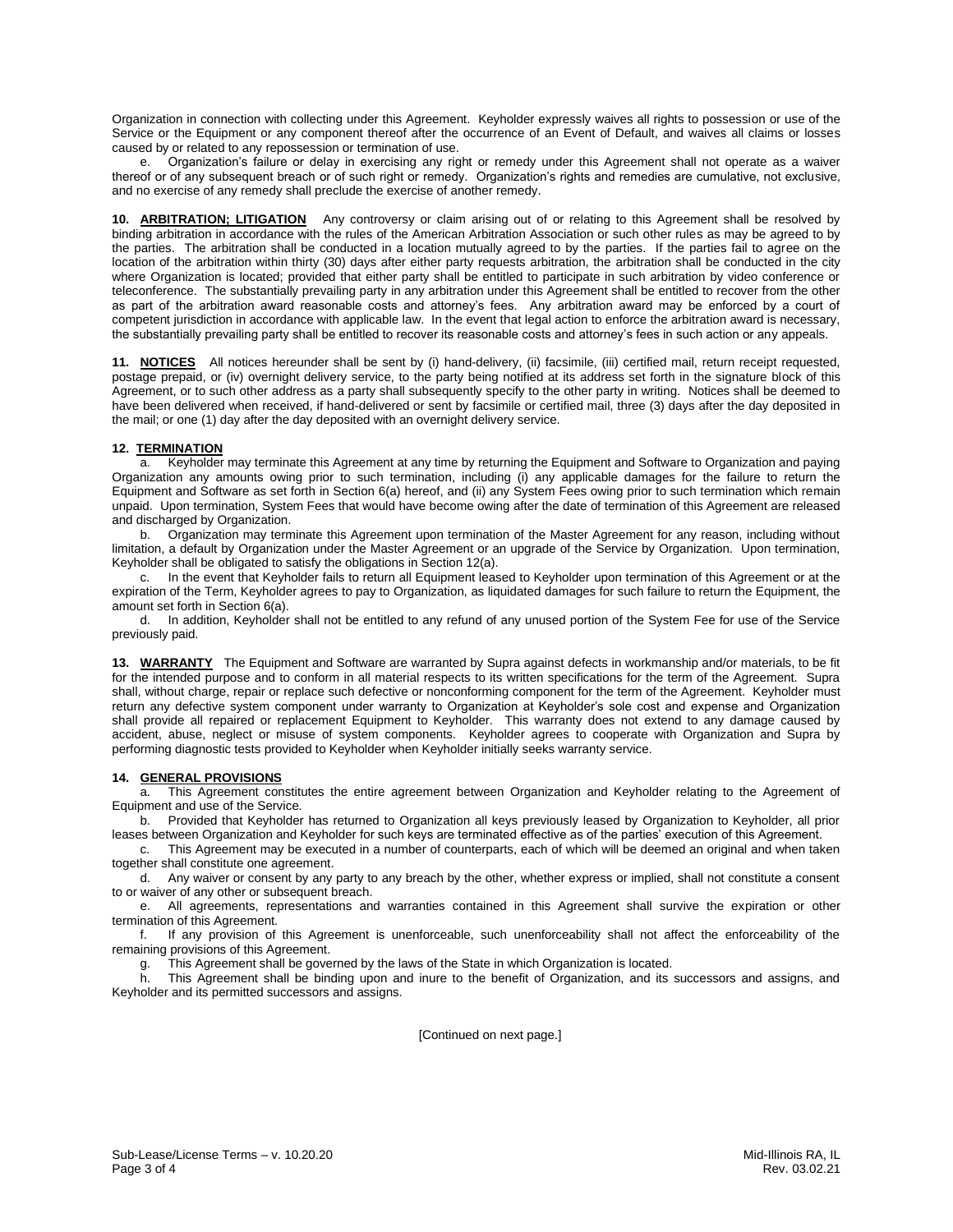This is a legal document. Execution of this Agreement, including the preceding 3 pages in addition to this page, shall obligate the parties to perform as provided herein.

#### **Sub-Lease/License Agreement – Page 4**

#### **Mid-Illinois REALTORS® Association**

#### **SIGNATURES:**

IN WITNESS WHEREOF, the parties have caused this Agreement to be duly executed as of the date set forth herein.

| For Keyholder:                                                                                                                                                                                                                           | For Organization: |
|------------------------------------------------------------------------------------------------------------------------------------------------------------------------------------------------------------------------------------------|-------------------|
|                                                                                                                                                                                                                                          |                   |
| Printed<br>Name: Name: Name: Name: Name: Name: Name: Name: Name: Name: Name: Name: Name: Name: Name: Name: Name: Name: Name: Name: Name: Name: Name: Name: Name: Name: Name: Name: Name: Name: Name: Name: Name: Name: Name: Name: Name: |                   |
|                                                                                                                                                                                                                                          |                   |
| Mailing                                                                                                                                                                                                                                  |                   |
| City, State,                                                                                                                                                                                                                             |                   |
| Email                                                                                                                                                                                                                                    |                   |
| Phone                                                                                                                                                                                                                                    |                   |
|                                                                                                                                                                                                                                          |                   |
|                                                                                                                                                                                                                                          |                   |
|                                                                                                                                                                                                                                          |                   |

#### **TERM OF AGREEMENT:**

**Returned Key Serial #:** 

The term of this Agreement commences on the date set forth in the signature block and ends on January 30, 2025 unless terminated earlier as provided in Section 12 of the Agreement.

#### **LEASED AND LICENSED PRODUCT INFORMATION:**

**New Key Serial #:**  $\Box$  eKEY Basic Software:  $\Box$ eKEY Professional Software: